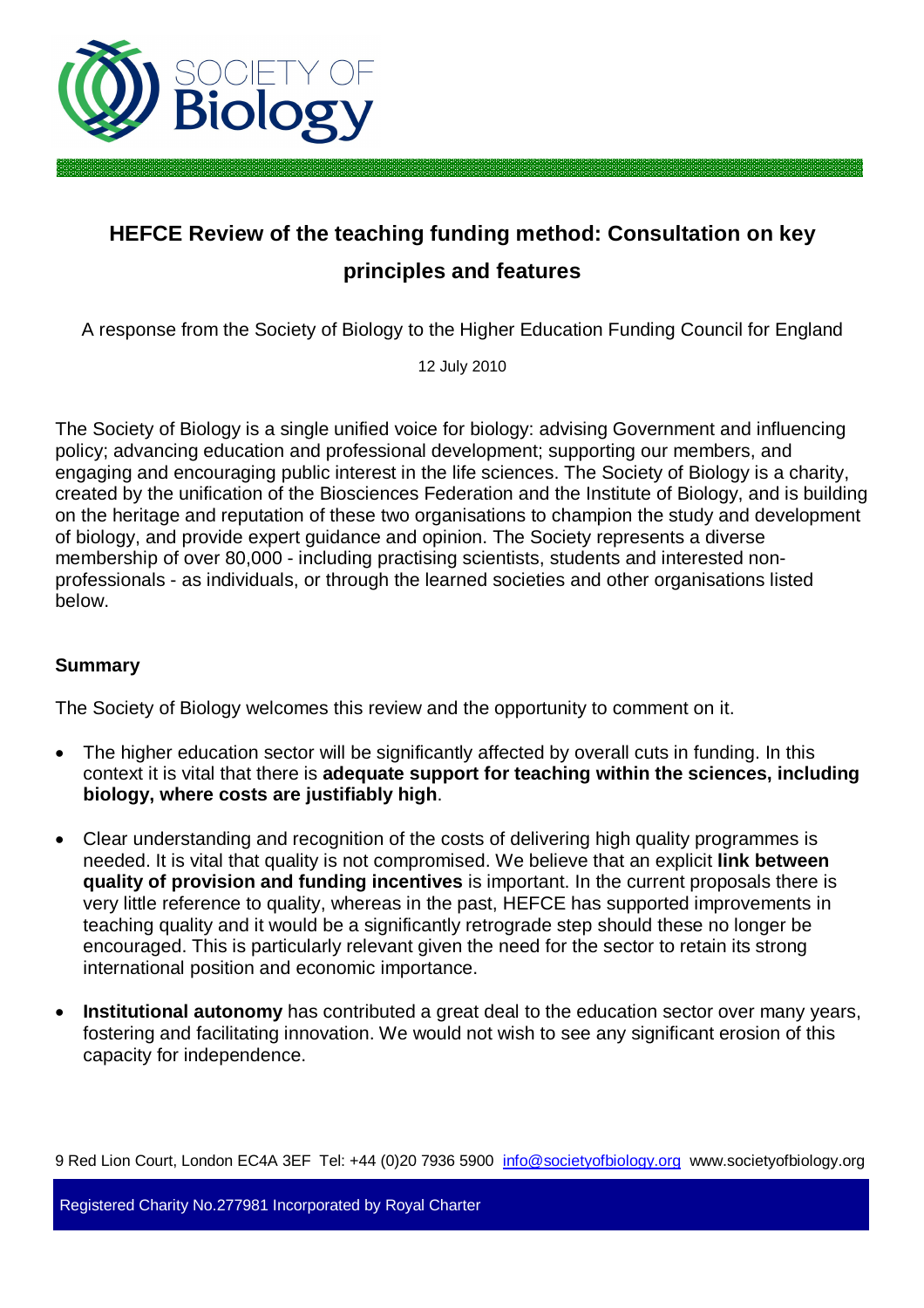

# **Consultation question 1**

*Do you broadly agree with our statement of the purpose of HEFCE's funding for teaching?*

We do broadly agree with the statement of the purpose of HEFCE's funding for teaching, however, these are outline statements and avoid potentially contentious detail making any significant disagreement unlikely.

We observe that employer input to this area is unlikely to increase; indeed there are indications that large employers are looking at other strategies to form their workforce, including moving overseas. Company funding of graduate schemes cannot generally guarantee a recruit or dictate delivery of the skills sought. Sandwich courses, however, continue to be popular and often equip students with skills directly required by employers. An increase in the number of companies willing to offer placements would be welcome. In general it will be important to maintain clarity on what teaching can and will deliver in terms of graduates with broad transferable skills rather than tailormade employees.

In reality, a system whereby the majority of funding for teaching does not derive from government is unlikely and the protection of institutional autonomy remains important. There is an underlying issue regarding the accuracy of calculations of the cost of teaching and the disparity in costs between laboratory- and field-based practical teaching programmes, and others. It is essential that these are supported at a level to ensure sustained, appropriate, and high quality teaching.

#### **Consultation question 2**

*Do you broadly agree that our funding method should give institutions the freedom to manage provision in a way that best responds to the needs of students, employers and society?*

We recognise that higher education institutions face an inherent conflict in running courses of differing costs. There is inevitable competition between courses which are more or less expensive to run. Given the necessity for institutions to balance their books, whilst addressing their individual missions, we acknowledge the strains which this can place on intentions to act in the public interest. Various strategies may be adopted within institutions and because of the differential funding now available the balance of subjects is important to overall viability.

We question the extent to which HEFCE can know true teaching costs and endorse the anecdotal evidence that the Transparent Approach to Costing (TRAC) method is not reliable. In particular we wish to highlight that bioscience subjects are costly to teach, in part due to the vital elements of laboratory and fieldwork, and therefore require balanced funding within the STEM category. Relative underfunding of bioscience programmes, which remain strong in terms of recruitment, will place an increasing burden on institutions and make the delivery of high quality practical teaching (laboratory and field) more difficult. This teaching does not just require access to facilities, sites and consumables but also to sufficient dedicated staff time. We are already aware that courses with laboratory- and field-based elements are experiencing a funding squeeze and are concerned at reports that some practical classes are virtually non-existent in certain universities.

We recommend that the word "usually" be removed from the statement in Paragraph 36 to protect from an impression that core funding might be used as a policy lever and which could lead to a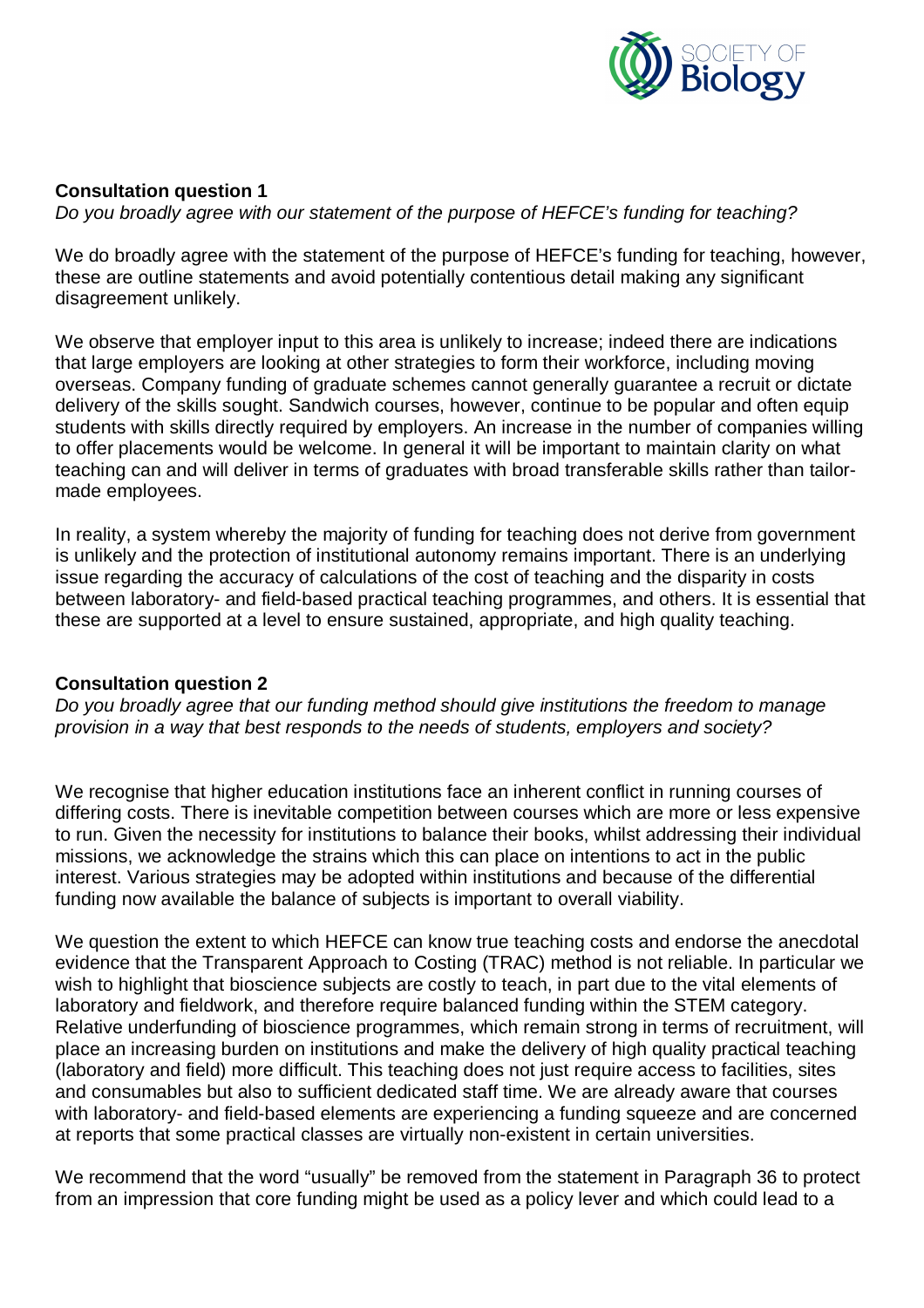

more fundamental conflict with the concepts set out in Question 3 and Question 4. HEFCE should clarify its position in relation to this.

#### **Consultation question 3**

*Do you broadly agree that our funding method should enable us to incentivise change which is in the public interest?*

We are concerned about the lack of strategic debate around what constitutes the 'public interest' in this context. In particular we are concerned that short term incentives and changing policy priorities will not interact well with this sector. Because of planning time; acquisition of staff skills; student through-put, and to allow time for outcomes, a full course could not be created and evaluated in less than five to seven years. Alterations of funding and incentive structures which did not adequately take this into account could be counter-productive. Moreover, despite the view expressed in Paragraph 40, we anticipate that few institutions in this financially constrained environment could forego an opportunity for extra funding.

We are aware that student evaluation is important and recognise that students highlight the importance of gaining transferable skills as well as knowledge in the course of studies. Employer evaluation can also be a valuable element of such assessments.

#### **Consultation question 4**

*Do you broadly agree that we should achieve this through a 'strategic margin'?*

We reiterate our concern that 'fluid' and 'short-term' arrangements might be of questionable value. We do not note any indication of the percentage at which this strategic margin would be set relative to the overall budget; whether it would be ring-fenced, and whether institutions might use this allocation for core provision. We look forward to thorough consideration of all of these points in the second consultation.

Particular attention will need to be paid to potential interference with institutional autonomy and the likely effect on the core missions of many institutions which are long-term in nature and require stability.

We are aware of the inherent contradictions within Questions 2 to 4 in terms of the balance between provision of incentive funding by HEFCE and the maintenance of institutional autonomy over the use of funds. We comment specifically on the options outlined in Question 10 below.

## **Consultation question 5**

*Do you broadly agree that our funding method should be compatible with various modes of study, including flexible provision?*

We broadly agree with this position but note that full-time courses will remain the core activity for most institutions, apart from, for example, the Open University and Birkbeck which specialise in part-time and flexible courses and provide a valuable facility for those students already in employment or with other time commitments. In terms of biological studies we would wish to ensure that good practical teaching (including laboratory and field work) could be adequately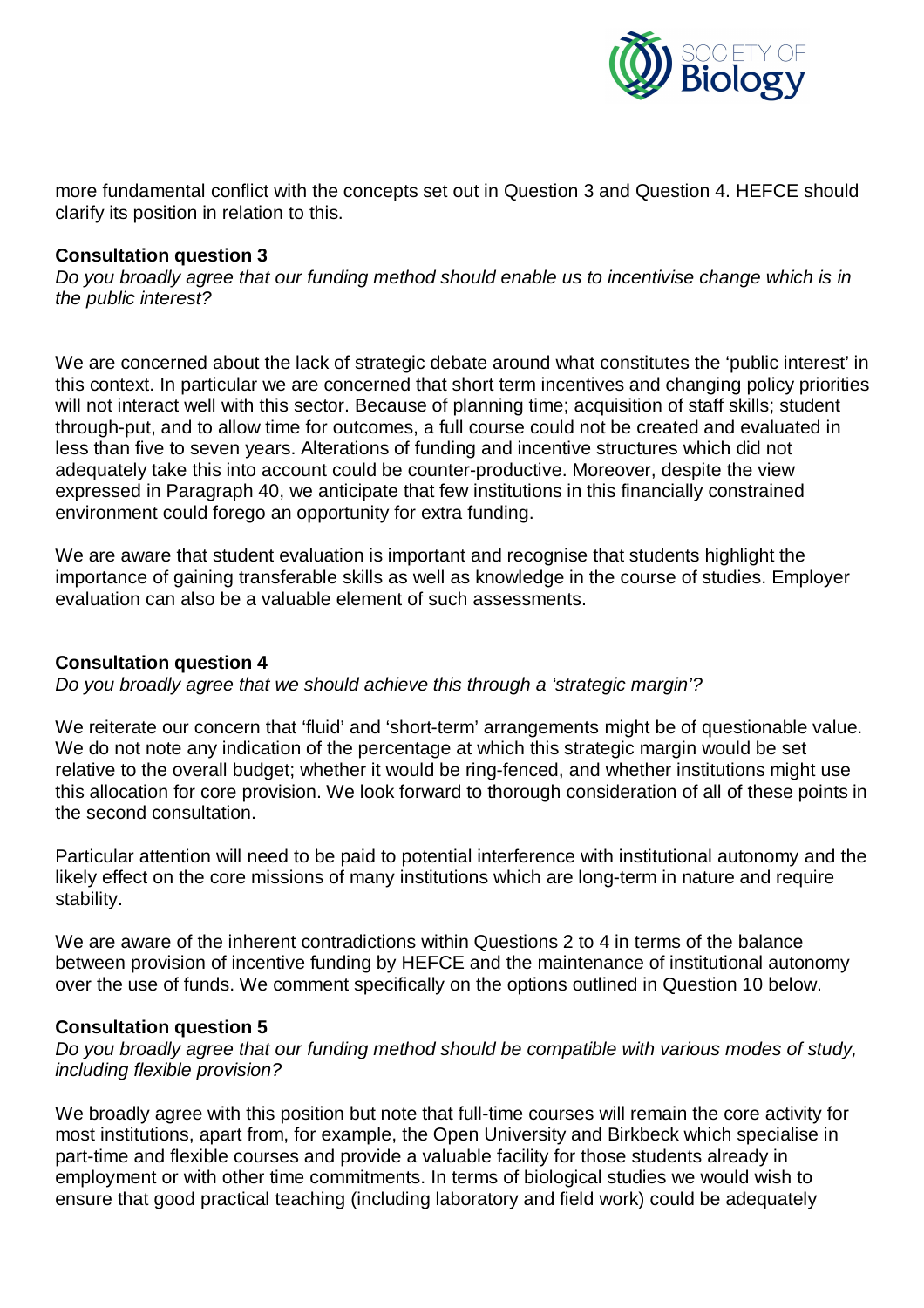

incorporated into any flexible arrangement. We are not convinced of the merits of any move towards fast-track two-year degrees as a new norm and we are aware that these are particularly difficult to achieve within the research-intensive universities. It is important to note that our international commitments under Bologna push us in a different direction, proposing a *minimum* of three years for undergraduate degrees. The Society of Biology is currently developing an accreditation programme for four-year integrated Masters bioscience Degrees with a pilot due to be launched this Autumn (2010).

# **Consultation question 6**

*Do you broadly agree that our funding method should be as simple and easy to understand as possible?*

We recognise the attractions of a simplified funding system but caution that over-simplification is a real danger. Inevitably one size will not fit all and there are many specific situations which should be reflected in funding.

# **Consultation question 7**

*Do you broadly agree that our funding method should be responsive and dynamic?*

While responsive and dynamic elements may be desirable elements of a funding strategy, we wish to highlight the genuine need for a degree of stability and that student needs would not be well served by a volatile system. We recognise that too much stability could contribute to stagnation but argue that a stable supply of core skills and knowledge is a vital contribution of the HE sector. Certain strategically important and vulnerable subjects (which should include subjects within the biological sciences) require protection both in terms of student access and the retention of trained staff. A system which over-compensated for student demand might not align well with long-term societal needs. Student choices will be informed by course content, institutional reputation, cost, competition for places, immediate and long-term employment prospects, and a host of other factors. Interventions to smooth the peaks and troughs of demand may be valuable but regular staffing and de-staffing would be an unwelcome and de-stabilising prospect for institutions.

We consider the retention of a tolerance band to be essential. We would welcome clarity on the implication of any proposed alteration to the current arrangements for the charging of tuition fees on the block grant. We do not think that a straightforward relationship can be inferred between these two allocations.

## **Consultation question 8**

*Do you broadly agree that, to achieve value for money, our funding method should continue to reflect the impact of income from tuition fees and contributions from employers?*

We are concerned that the market for bioscience courses could be adversely affected in such circumstances. The burden placed on students by the necessity to repay higher tuition fees may be a very significant disincentive if the fee rate was set to reflect the relative costs of the programmes. Furthermore, there should not be a disincentive on institutions to seek funds from elsewhere: those that do so should not effectively be penalised by reductions in their block grant.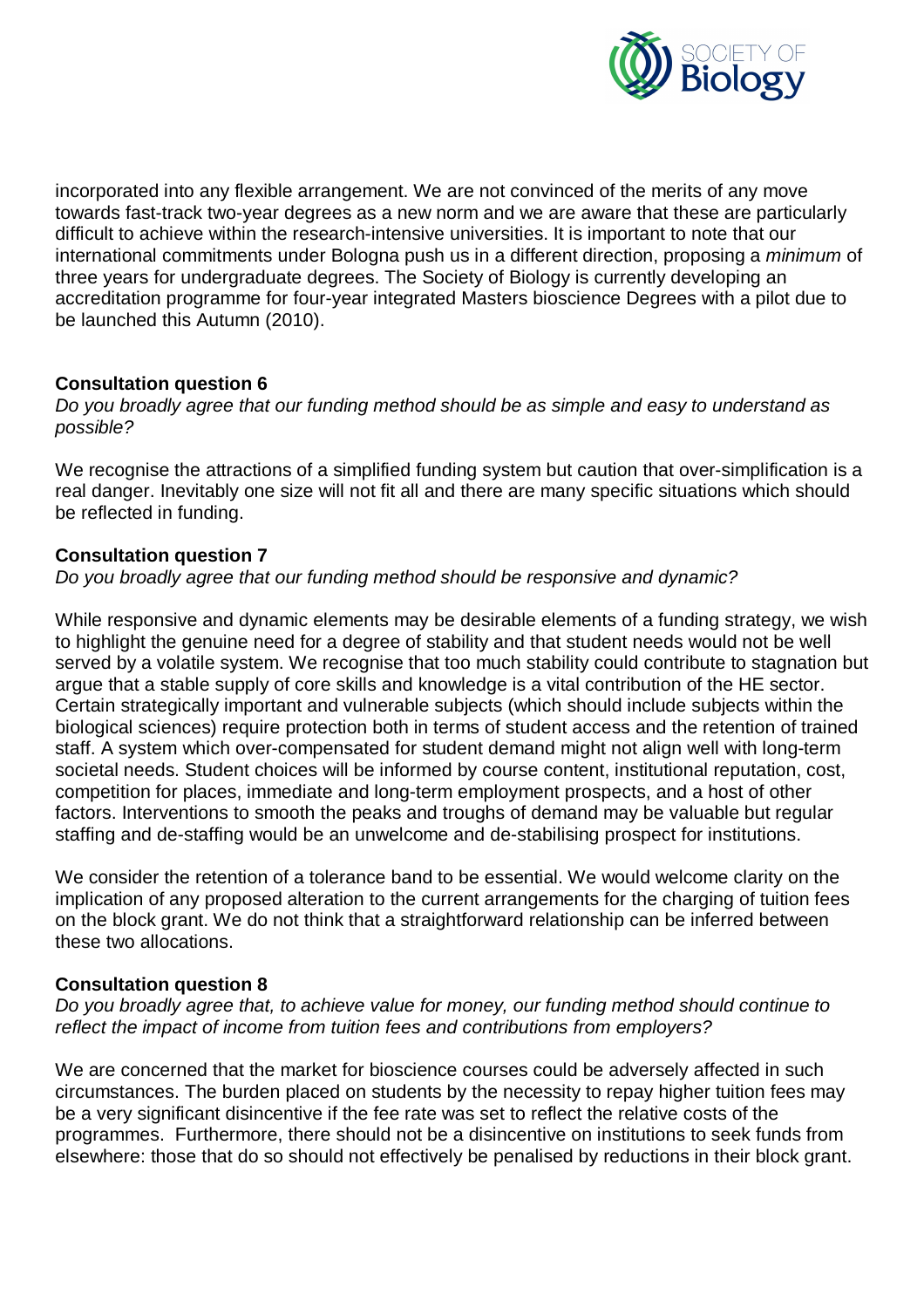

We wish to emphasise that high quality laboratory- and field-based biology teaching is high-cost. HEFCE's funding arrangements should ensure that this cost differential, compared to nonexperimental subjects, is borne by the Funding Council and not by the student. We believe that this is the correct approach because whilst it is clear that biological science degrees provide good value to the UK economy, they do not lead necessarily to more highly-paid jobs for graduates.

# **Consultation question 9**

*Do you consider that any other principles or features should be fundamental to our teaching funding method?*

We reiterate the key message that practically-based science teaching costs more and the production of skilled scientists is critical to the economy: this should be reflected in funding from HEFCE in order to ensure that there is sufficient incentive and provision to guarantee good teaching.

Students applying to higher education are making increasingly informed choices and are aware of the contribution of good teaching to their ultimate career prospects. We therefore suggest that statements on added value could be helpful.

## **Consultation question 10**

*What are the advantages/disadvantages associated with each of the options in paragraph 60? Are there other effective alternatives?*

With regard to the difference in character between providing funding and allocating student numbers (as in (a)) we note that in the biosciences it is not necessarily the case that increasing student numbers in a good institution will guarantee more good graduates in the absence of significant expansion of staff and facilities which is not easily achievable within a 'dynamic' model. Higher numbers of students in practical (laboratory and field) classes can put a significant strain on standards. In this case an increased allocation would be effectively a penalty.

Provision of rewards under (b) may help to reinforce good practice in theory but there is little discussion of how quality will be evaluated and a real danger that the withdrawal of funding could destabilise an established programme.

The application of incentives under (c) is a more direct approach but also carries the danger of encouraging moves towards a more uniform way of working with a risk of banality. While we see value in generating the capacity to fast-track pilot schemes in this way we would be concerned about stability following the withdrawal of funds.

We are unhappy with the option as described under (d). We would view with dismay the extension of a facility to discourage activity not in support of policy objectives to the penalising of current core activity in the form of three-year degrees.